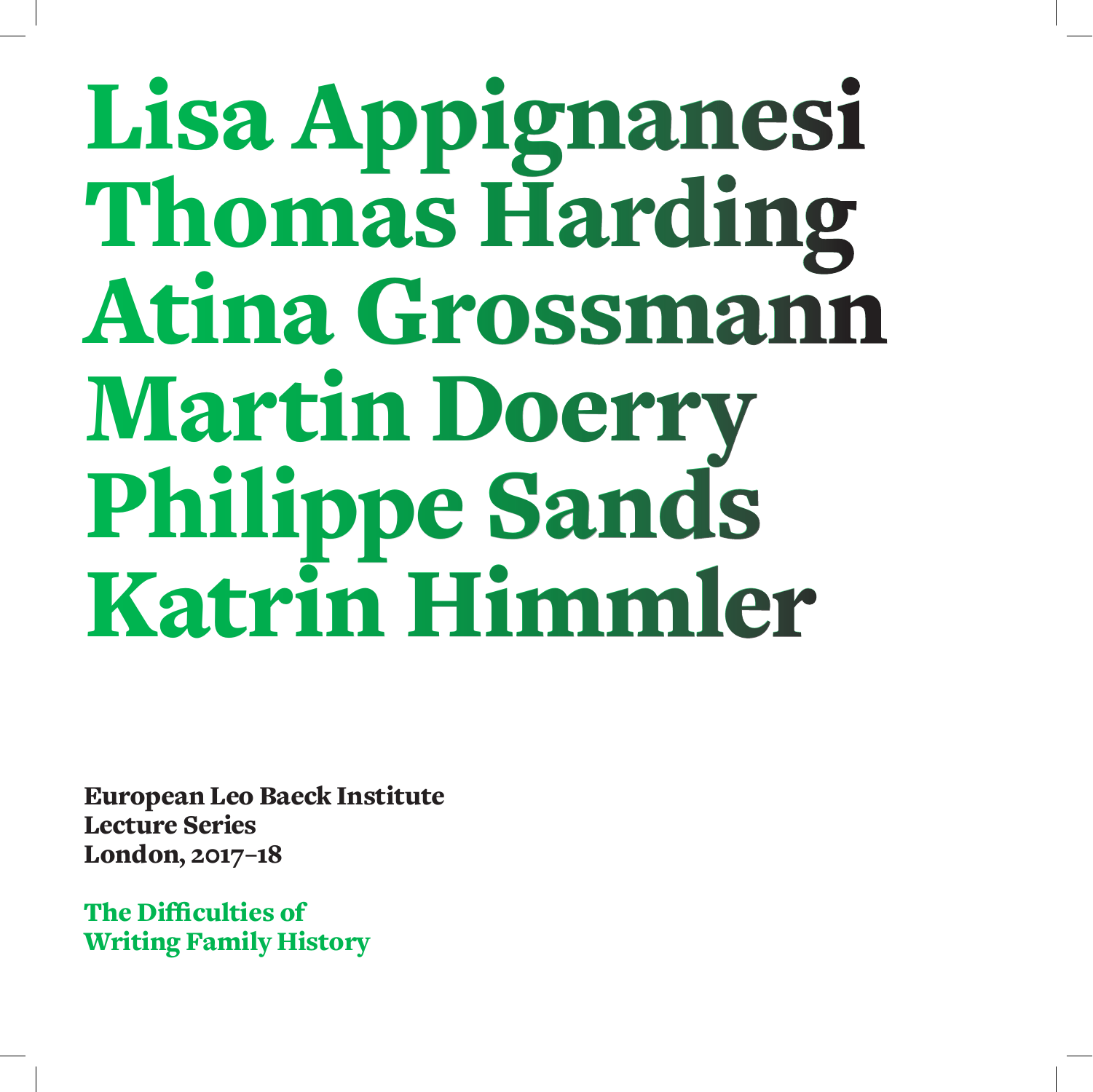**European Leo Baeck Institute Lecture** Series London, 2017-18

## The Difficulties of **Writing Family History**

This season's topic intends to discuss the challenges which arise when writing a European-Jewish family history set in the historically and politically charged period of the late 19th to the mid-20th century. What scholarly problems does a writer encounter, what emotional difficulties does an author face – especially in terms of allowing the public access to one's own personal history, and how can these challenges be dealt with?



*Ex Memoria* (2006)

**Lectures** will be held at: **German Historical Institute 17 Bloomsbury Square** London WC<sub>1</sub>A<sub>2NJ</sub>. **Places** are strictly limited and must be reserved in **advance** by contacting the Leo Baeck Institute, London **e**: info@leobaeck.co.uk **t:** +44 (0) 20 7882 5690. **Admission** is free. **Lectures** will begin promptly at 6.30pm. Latecomers may not be admitted.

Prof. Lisa Appignanesi King's College London, UK **Losing the Dead – Before and After** 6.30pm, 7 December 2017

Lisa Appignanesi teases out some of the hurdles she encountered researching her critically acclaimed family memoir, Losing the Dead. These extended post publication: memoir writing elicits the kinds of responses historical texts rarely do.

Lisa Appignanesi OBE is a writer and novelist. She is a Visiting Professor at King's College, London, Chair of the Royal Society of Literature and Chair of this year's Man Booker International Prize. Amongst her books are Mad, Bad and Sad: A History of Women and the Mind Doctors and The Memory Man.

PLEASE NOTE: A short 15 minute film called *Ex Memoria, will also be shown. Ex Memoria* is a film about memory, loss and survival; Eva Lipschitz is a survivor, but she is now locked away in the twilight world of Alzheimer's disease. The film shows the world from Eva's point of view, at her eye level, and how a chance encounter with a caring young nurse breaks through the barriers. Directed by Josh Appignanesi and starring Sarah Kestleman.

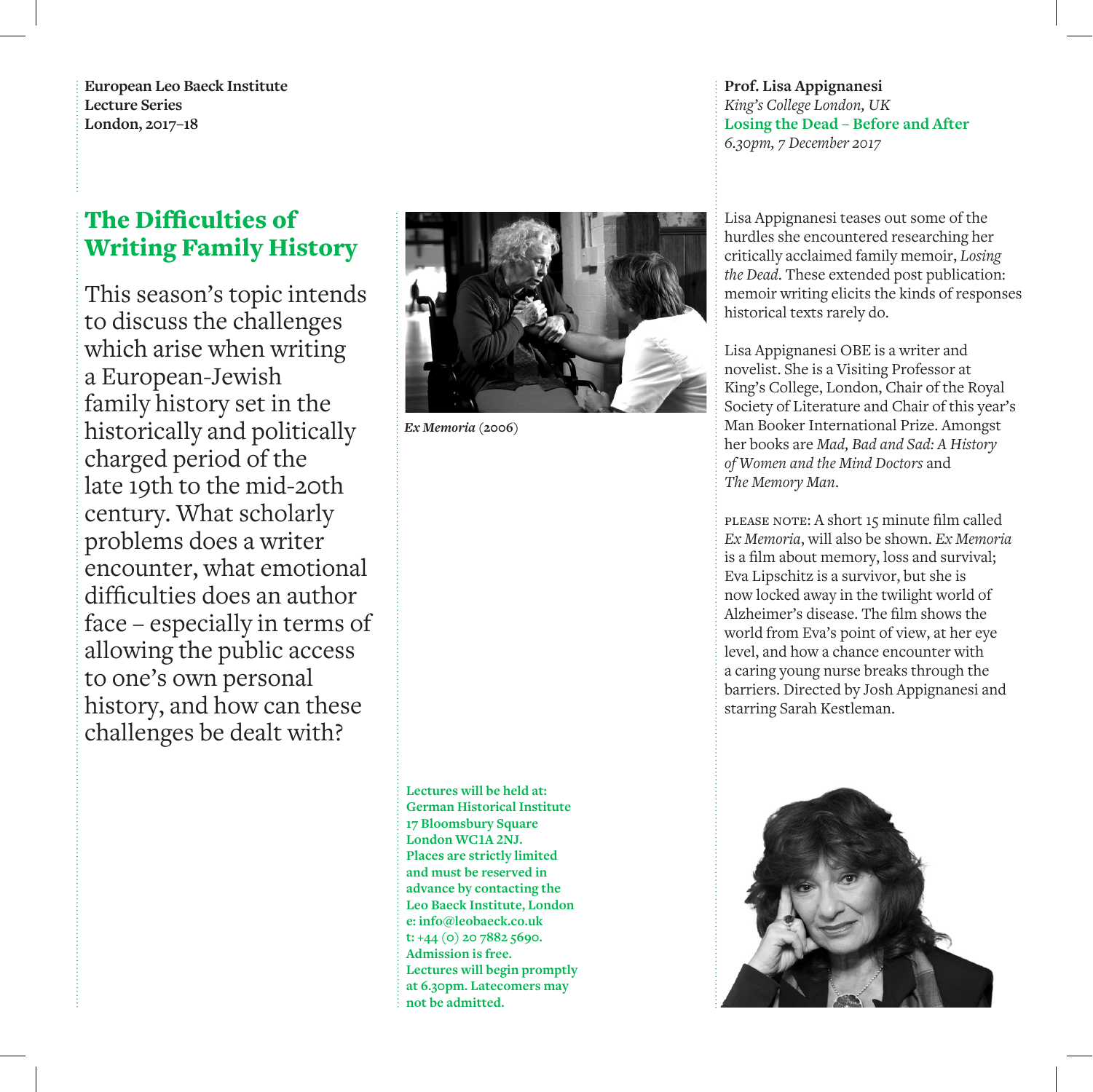#### **Thomas** Harding *Journalist* "You're doing what?" - My family's **response to my trying to save the house** stolen by the Nazis 6.30pm, 1 March 2018

In 2013, Thomas Harding visited his Jewish family's old weekend house outside of Berlin. He found it shrouded in a jungle of bushes and trees, its windows broken, graffiti painted across its walls and that it was destined for demolition. When he told his family that he wanted to work with the locals to save the house they reacted with intense emotion, triggering a debate about memories, the value of history and the possibility of .reconciliation

Thomas Harding is an international bestselling author and journalist who has written for the Financial Times, Sunday Times,  $Washington Post, Guardian and Der Spiegel,$ among other publications. His books include *Hanns And Rudolf, Kadian Journal, The House* By The Lake and *Blood On The Page*. Thomas Harding is president of www.alexanderhaus. org, an education and reconciliation charity near Berlin. On 24 June 2016, the day of Brexit, Thomas applied for the restoration of his German citizenship.



#### **Prof. Atina Grossmann** *The Cooper Union for the Advancement* of Science and Art **Trauma, Privilege and Adventure in the** 'Orient': A Refugee Family Archive 6.30pm, 8 March 2018

The talk examines, through the intimate yet also distant – lens of family history, the ambivalent and paradoxical experiences, sensibilities, and emotions of bourgeois Berlin Jews who found refuge and romance in the 'Orient' of Iran and India after 1933. Drawing on an extensive collection of family correspondence and memorabilia from Iran and India (1935-1947), Grossmann probes her own parents' understanding of their unstable position as well as the perils crossing family story folded into a larger and pleasures of writing a 'hybrid' borderhistorical drama of war, Holocaust, and vulnerable Empires.

Atina Grossmann is Professor of History at the Cooper Union in New York City. Publications include Jews, Germans, and *Allies: Close Encounters in Occupied Germany* jüdische Begegnungsgeschichte zwischen New *(2007)*, and Wege in der Fremde: Deutsch-York, Berlin und Teheran (2012). Her current research focuses on 'Remapping Survival: Jewish Refugees and Lost Memories of Displacement, Trauma, and Rescue in the Soviet Union, Iran, and India', as well as the entanglements of family memoir and historical scholarship.



#### **Dr Martin Doerry** Der Spiegel, Germany **Lifting a Taboo: The Story of a Holocaust b** become which has never been told before 6.30pm, 12 April 2018

After the death of German politician Gerhard Jahn in 1998, his four sisters found hundreds of letters in his house, which they had written during the war to their Jewish mother Lilli, who had been detained in a labour camp and, finally, killed in Auschwitz in 1944. Fifty years of silence had followed, but now, for the first time, the family was able to talk about Lilli once again. But should the letters be published? Lilli's grandson Martin Doerry undertook the tasks of both convincing his family that they should, and conducting the necessary research, thus finding himself in the dual role of family member and professional historian simultaneously.

Martin Doerry is an editor of Der Spiegel in Hamburg, Germany. From 1998 until 2014 he was deputy editor-in-chief of the German news magazine. He studied History and German Literature in Tübingen and Zürich and received his PhD in 1986 with a thesis on the political mentality of the generation of Emperor Wilhelm II. In 2002, he published *My Wounded Heart. The Life of Lilli Jahn,* 1900-1944, the story of his Jewish grandmother who was killed in Auschwitz. The book was translated into 19 languages.

*overleaf continued*